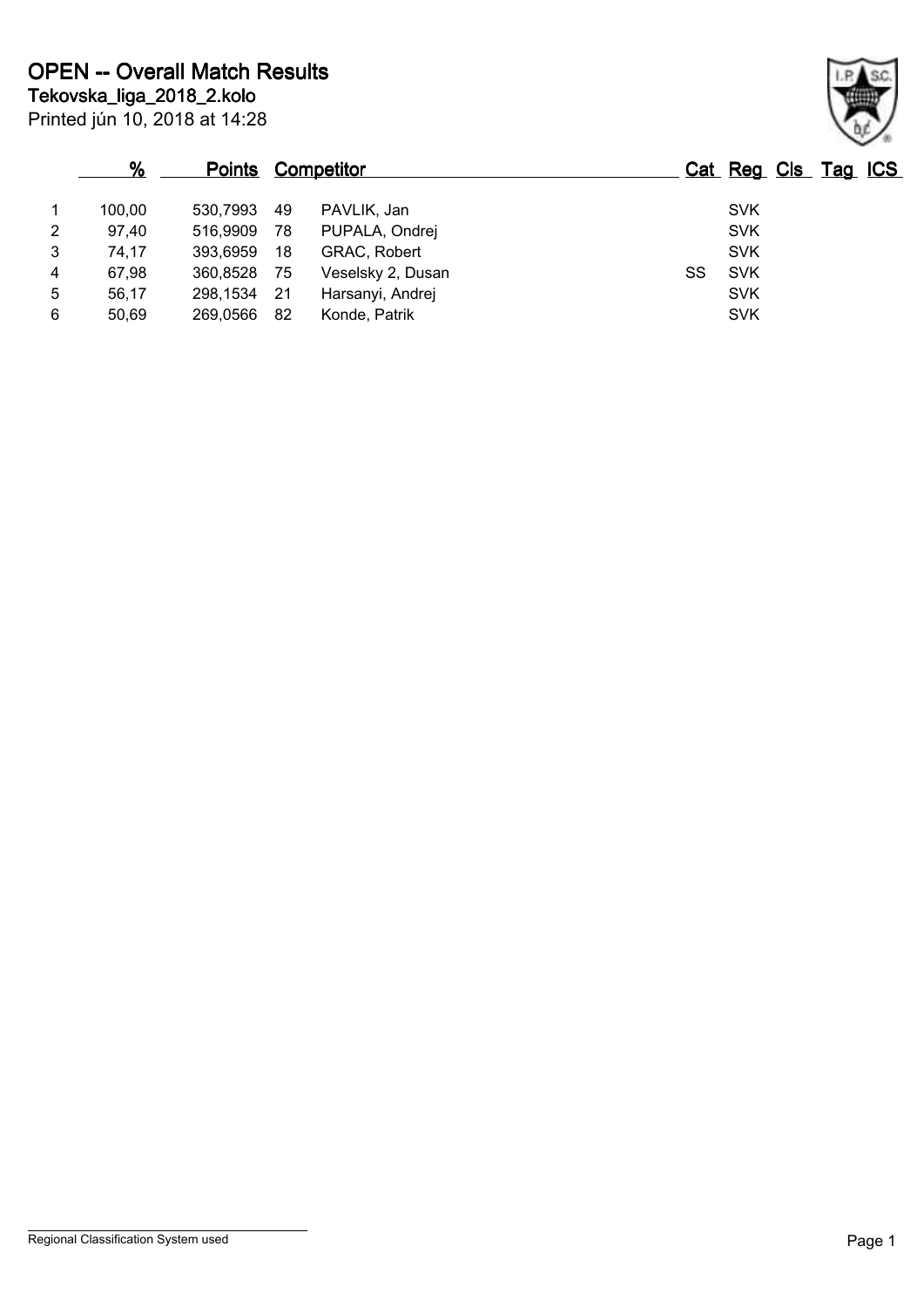**Tekovska\_liga\_2018\_2.kolo PRODUCTION -- Overall Match Results**

Printed jún 10, 2018 at 14:28

## **% Points Competitor Cat Reg Cls Tag ICS** 1 100,00 498,5494 41 MICHALAK, Norbert S SVK 2 99,63 496,7117 12 DRIMAJ, Peter SVK 3 95,89 478,0373 63 SEFRANKO, Karol SVK 4 91,70 457,1654 65 Talpaš, Jozef SVK 5 91,19 454,6102 57 SANTUS, Albert S SVK 6 84,94 423,4852 55 SABAKA, Miroslav SVK 7 80,15 399,5829 64 Švider, MIchal SVK 8 72,73 362,5789 25 Hrebík, Jozef SVK 9 71,80 357,9376 35 Knieža, Vladimír SVK 10 70,24 350,1812 59 Savel, Bohumir SVK 11 70.11 349.5401 2 BARTOS, Peter SVK

12 68.52 341.6070 46 NAGY. Marian SVK 13 63,74 317,7681 8 CZUCZOR, Zsolt SVK SVK 14 54,87 273,5612 48 Pančík, Vladimír SVK SVK 15 53,11 264,7855 42 Mikes, Filip SVK 16 51,58 257,1349 45 Mindák, Matúš SVK 17 38,98 194,3465 1 Bakalar, Martin SVK 18 20,52 102,3116 83 Kitlei, Erika L SVK

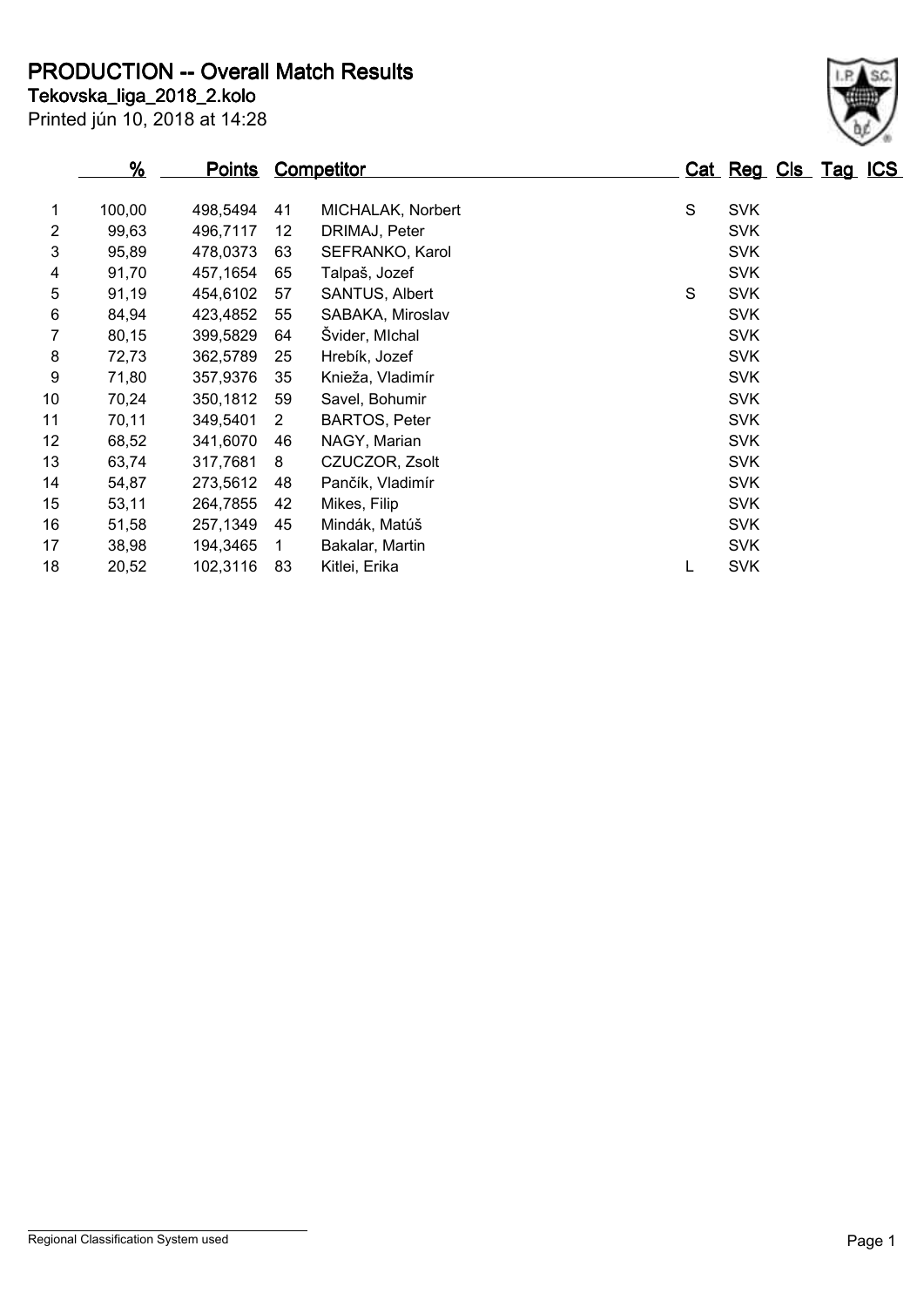|   | %      |          |      | <b>Points Competitor</b> | Cat Reg Cls Tag ICS |  |  |
|---|--------|----------|------|--------------------------|---------------------|--|--|
|   | 100.00 | 487,5138 | - 74 | VERES, Richard           | <b>SVK</b>          |  |  |
| 2 | 98.97  | 482.4823 | - 73 | VERES, Sebastian         | <b>SVK</b>          |  |  |
| 3 | 93,03  | 453.5167 | 70   | Vančo, Ján               | <b>SVK</b>          |  |  |
| 4 | 56,01  | 273,0490 | - 71 | Vančo, Ján st.           | <b>SVK</b>          |  |  |